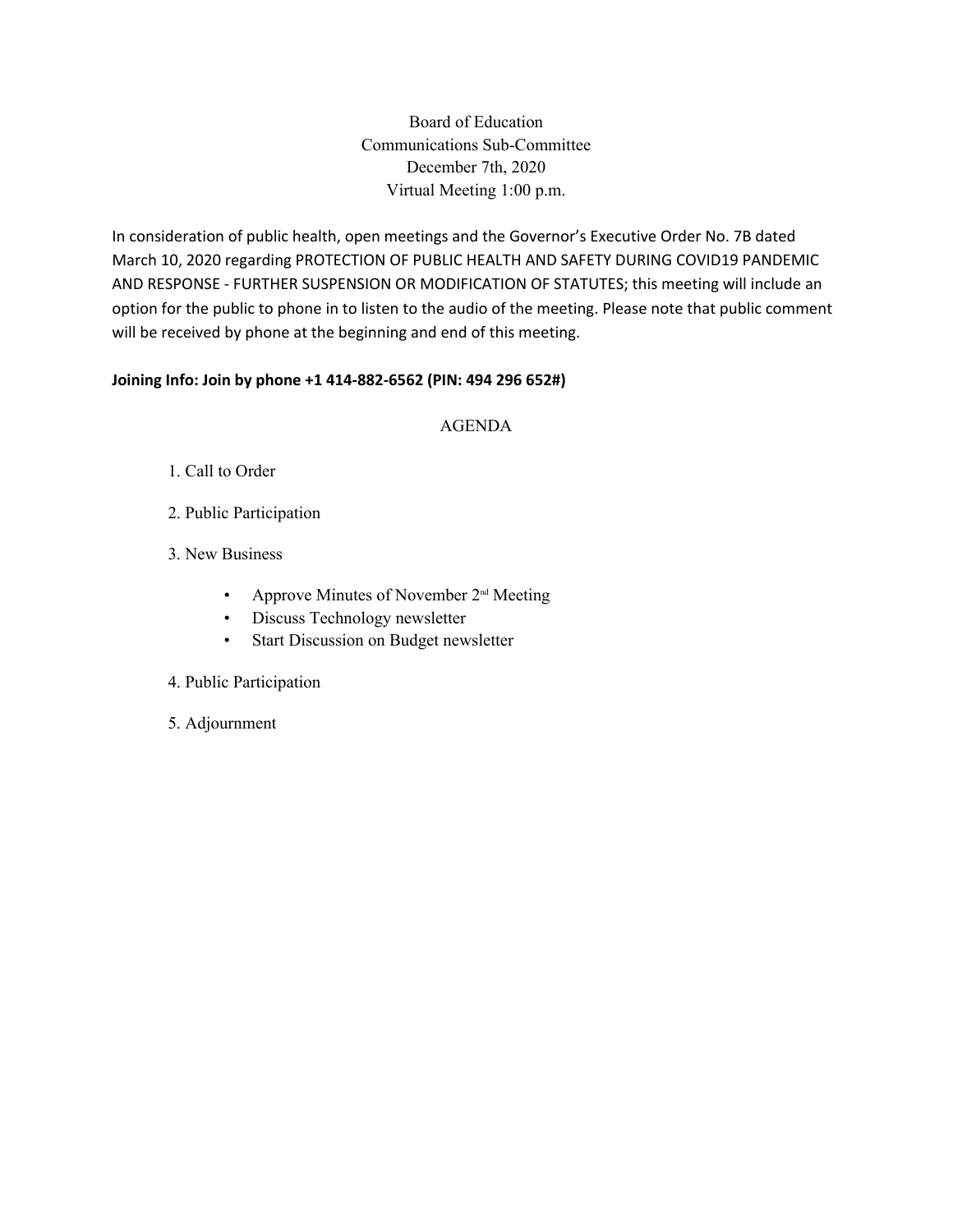## Board of Education Communications Sub-Committee November 2nd, 2020 Virtual Meeting 1:00 p.m.

Minutes of meeting held virtually.

Present: D. Cruson

D. Zukowski L. Rodrigue

1. Call to Order *Mr. Cruson called the meeting to order at 1:07 PM*

2. Public Participation *None*

3. New Business

- Approve Minutes of October 5<sup>th</sup> Meeting *Motion made by Ms. Zukowski, 2nd Mr. Cruson Approved Unanimously*
- Final discussion about Equity and Diversity newsletter before Board meeting *Dr. Rodrigue recommended changing the first image in the newsletter to the apple image from At Our Core event.*

*Ms. Zukowski asked about the type of dash that we are going to use throughout the newsletter, noting that there were two different used in one sentence in Dr. Rodrigue's article. Dr. Rodrigue mentioned that those should have been commas and requested they be changed.*

*Ms. Zukowski pointed out that we needed to be consistent in underlining titles of books and quotes around the names of courses.*

*Ms. Zukowski suggested we move the box highlighting Dr. Derrick Gay to under the Current Status header in her Professional Development article.*

• Finalize topics and timings for the technology newsletter *Mr. Cruson will work on an article about coding and technology courses that students have available within the district – staff to talk to are Kristin Violette, Mr. Seratelli, and a Math Specialist at an elementary school*

*Mr. Cruson will work on an article about using technology in the delivery of all curriculum. Ms. Uberti will be the main contact and can suggest staff to discuss this.*